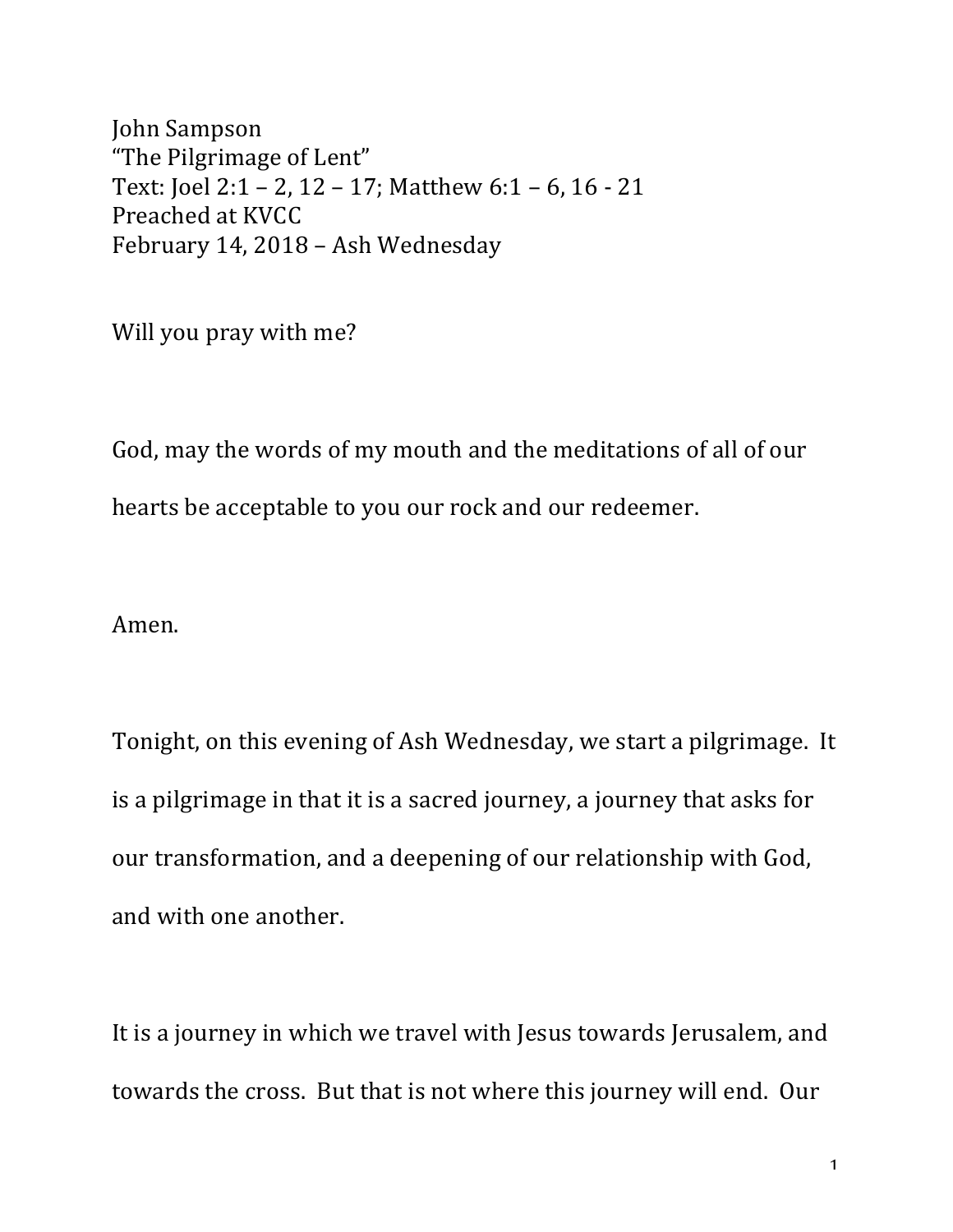shared path with Jesus will continue into the glory of Easter, and all the way to the fires of Pentecost. It is a story that is so big, and so complex, and so subtle that it literally takes a quarter of the year to share together.

We take our first step today, on this wintery February day, and we complete our journey in the warmth of spring, at the end of May.

This pilgrimage takes us through the calendar, but it also takes us deep within ourselves.

It will ask us to travel to places within our own hearts, and within the heart of the human experience, which will shake us to our foundations, and put into question the most basic assumptions we carry about ourselves, about our faith, about each other, and about the possibilities of the future.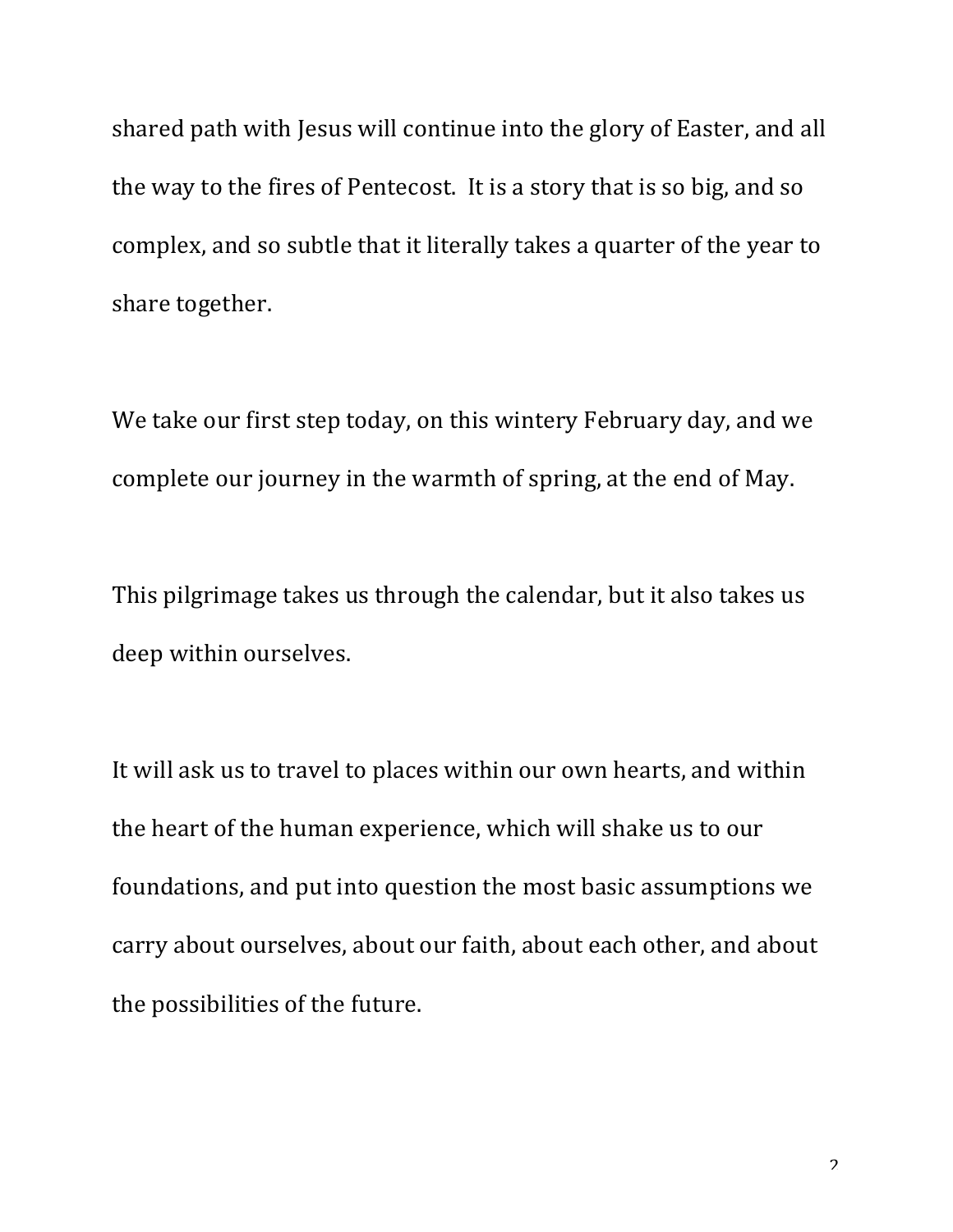This journey will hold up a mirror to our lives, and we may not like what we see staring back at us.

So we begin this path in ashes, in a symbol of our own mortality, but also by marking ourselves with a sign of the mortality of our own morality. We mark ourselves acknowledging how we fail in our love for one another, in our compassion to ourselves, and in our commitment to living into God's dream for all her children.

But ashes are not the end of the story. They are just the beginning.

Our story is also a story of hope beyond all hope, of redemption, and of forgiveness. It is a story that starts in the cold death of winter, and moves towards the new life of spring's renewal.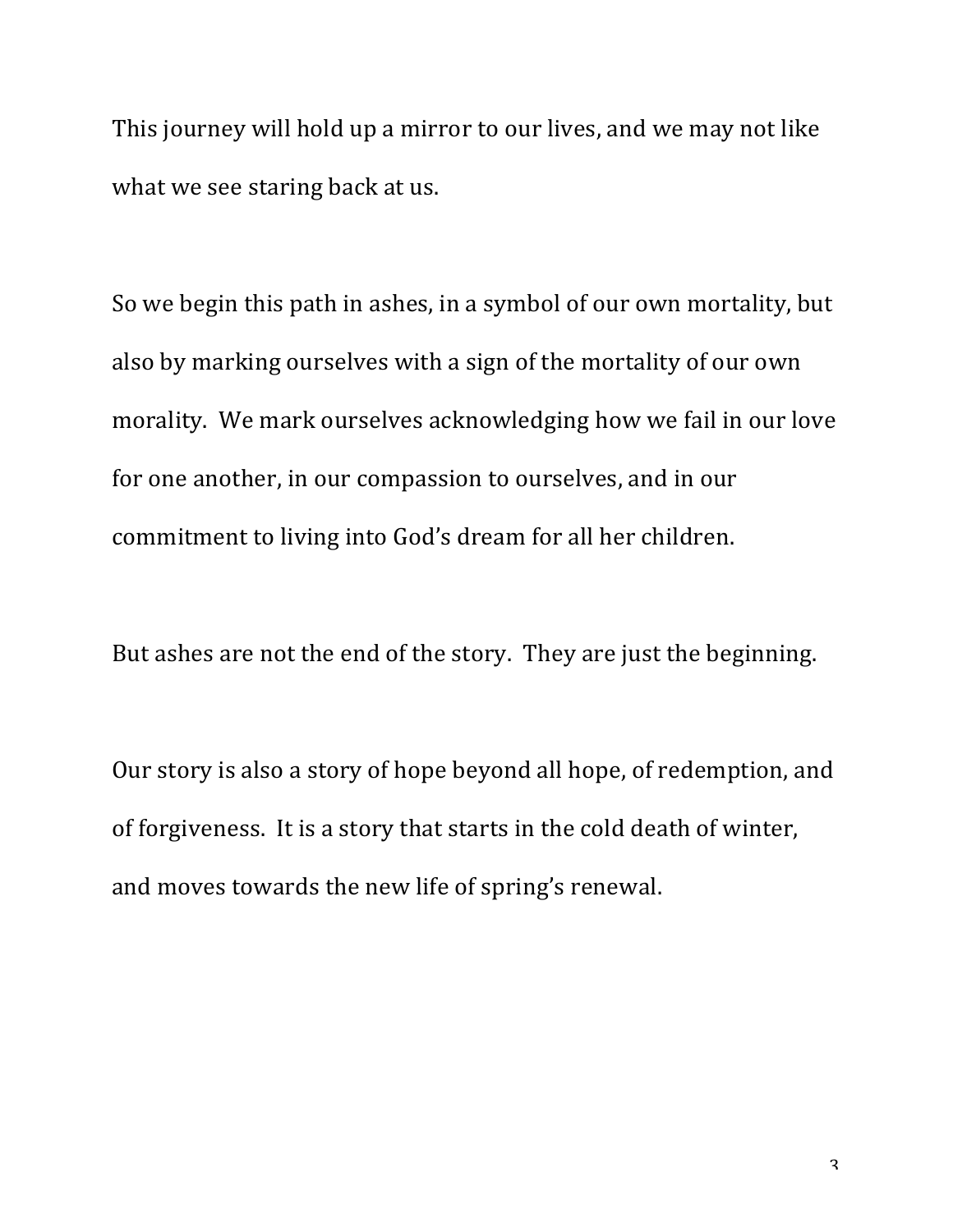It is a journey that starts in the cold death of our own apathy and selfishness, and moves towards the new life of relationship and generosity of heart, which is our renewal.

But this pilgrimage, this journey of transformation, doesn't just happen. It is the product of our own commitment to change, and our desire for the future to be something different from the past.

The writers of Matthew lay out the technologies of growth before us, the spiritual tools that can help us realize transformation within our hearts and lives. They're tools we've heard of before, and maybe even use today: alms, prayer and fasting. And although they differ from each other in form, I think they are all connected in intent. They invite us to look beyond ourselves, so that we may openly connect with the other, whether that is our neighbor, or Jesus, or God.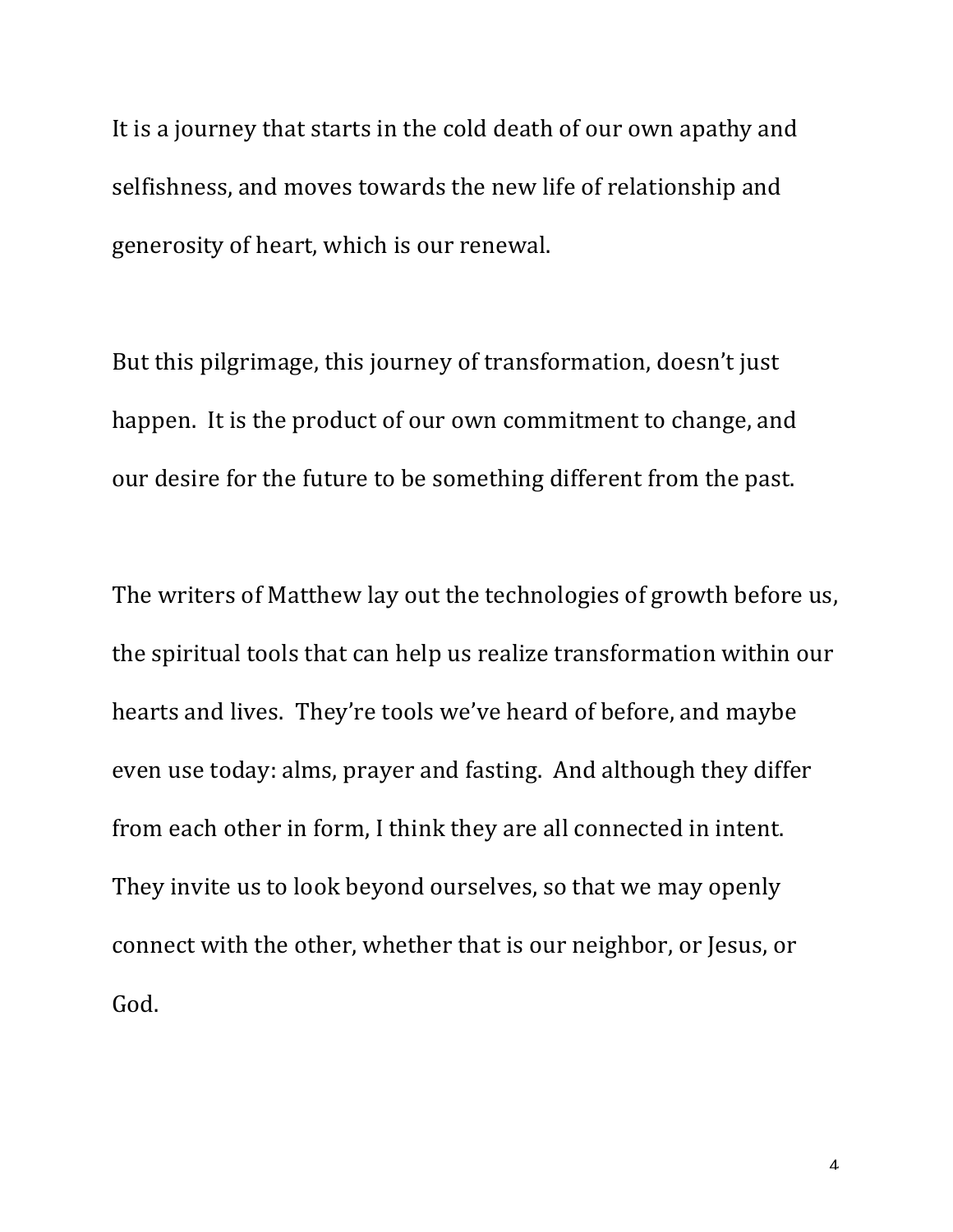If you were to pick up a tool of transformation on this Ash Wednesday what would you choose?

What technology of spirit would you take up during the pilgrimage that begins today, which will help you move outside of yourself and engage more deeply and profoundly with the other, on their own terms?

Would it be alms, or prayer, or fasting? Or would it be something completely different?

Or if you find yourself unable to take up some kind of tool or discipline of change this day, why would that be? Is there something that stops you from doing so?

I once heard the actions of Jesus' final days, of his final journey to Jerusalem and of his Passion, referred to as his Great Work. That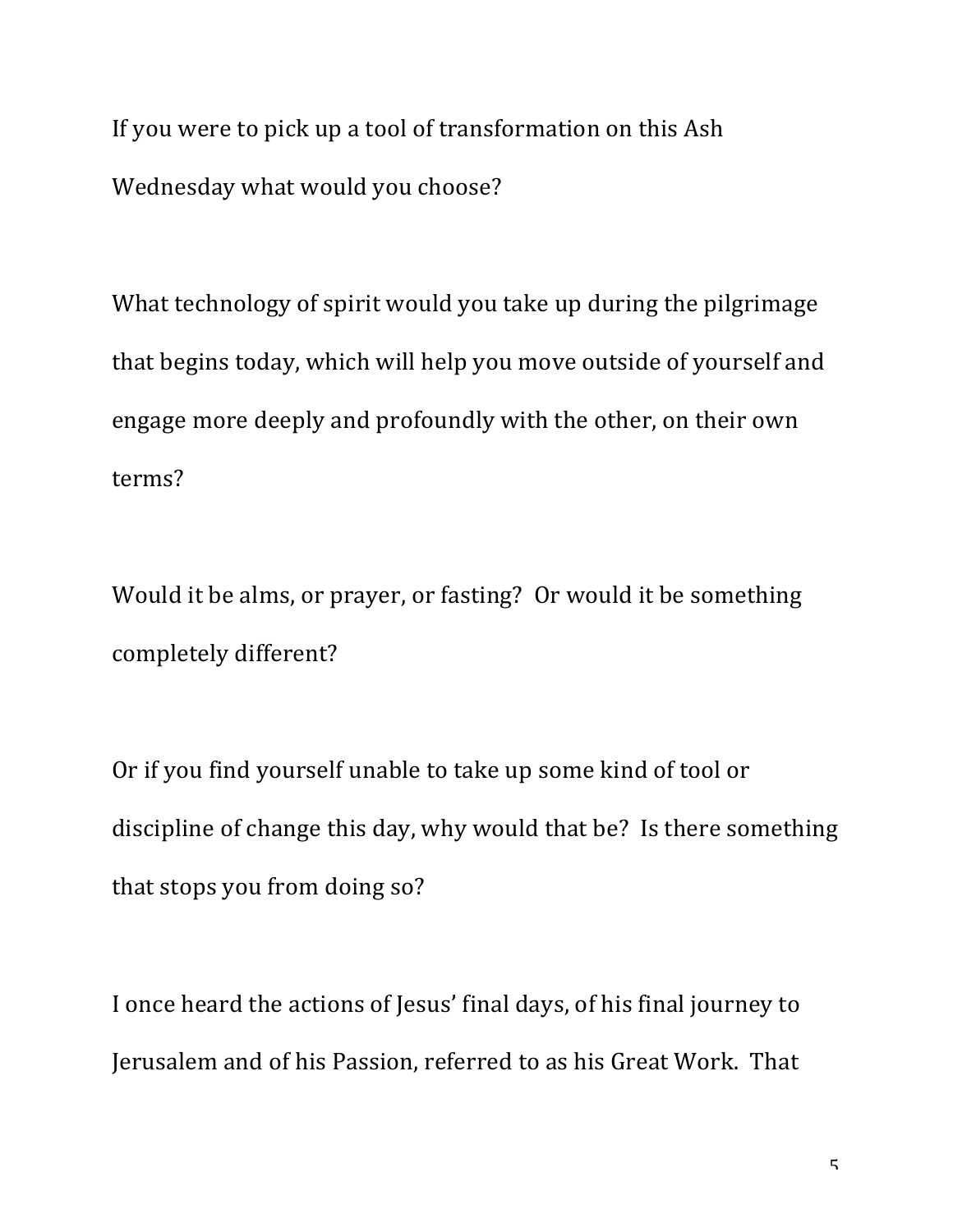phrase has always stuck with me. It seems paradoxical to be undertaking one's most meaningful and impactful actions as one's mission and calling is collapsing.

Yet as we take up the disciplines, which soften our egos, and our focus on ourselves, as we can commit to the tools that will create a space for one another in our hearts, can't we call this the great work? Aren't the ways we fast during Lent precisely the paths that will open up for ourselves, and our world, the possibility of new life and forgiveness that are the foundations of our Easter story? Aren't these technologies of spirit the methods that will allow us to return from the pilgrimage of Lent and Easter and Pentecost as new people more open to one another, and more open and sensitive to God's presence in our lives?

I think the answer to each of these questions is "Yes!"